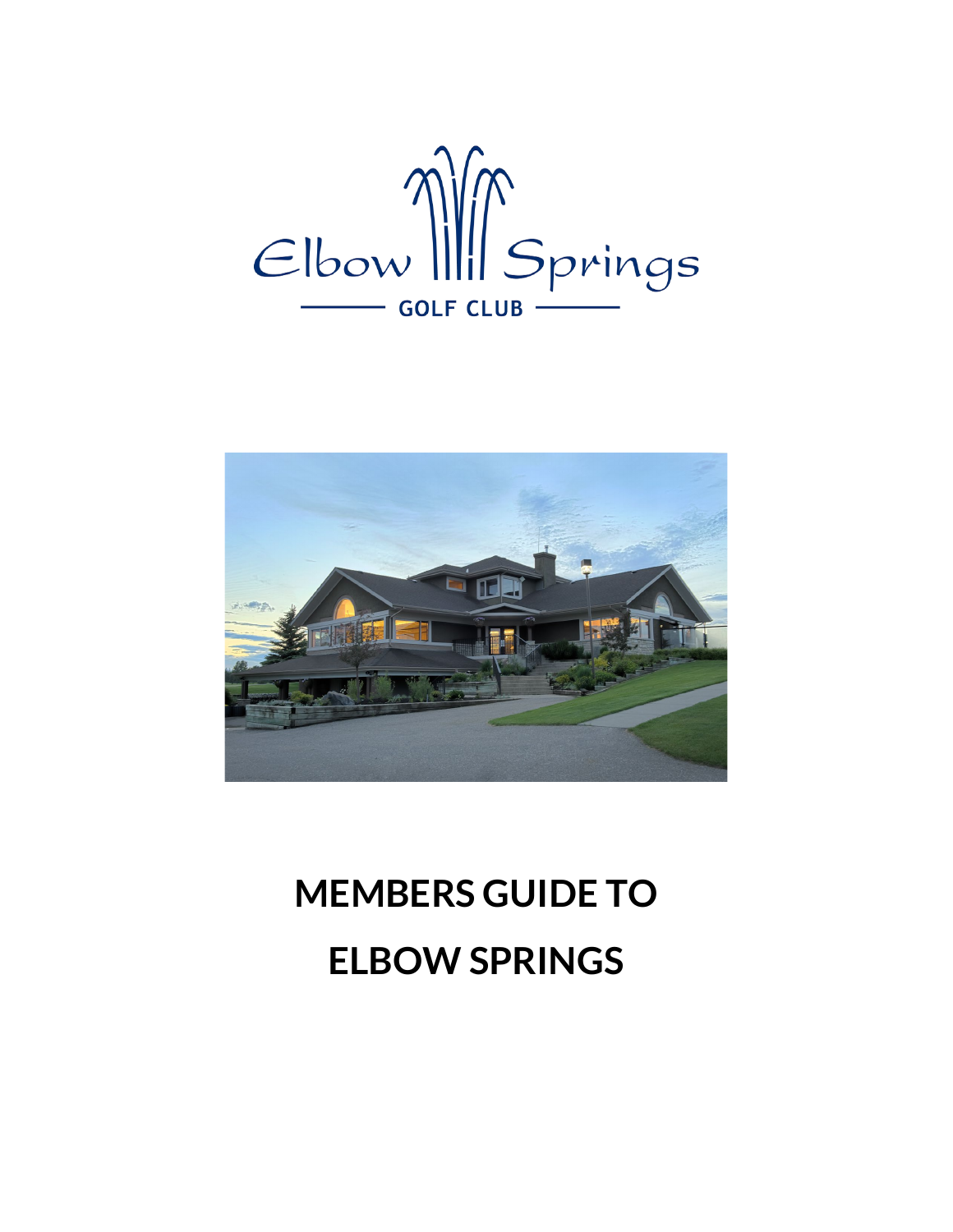240086 LOTT CREEK DRIVE CALGARY, ALBERTA T3Z 2V4 (403) 246-2800

*Welcome*

We would like to welcome you to Elbow Springs Golf Club. On behalf of Elbow Springs Management, we are excited to have you and look forward to a successful golf season. If you have any questions, please feel free to reach out to Colin Presley, our General Manager.

*Member Services*

The Golf Season is generally open from April to October. The exact dates are established each year pending weather and course conditions.

Members are provided with unlimited golf privileges, 10 day advanced booking, use of practice facilities, complimentary pull carts, play in Member activities, handicap tracking and a "Member Login" on the website that includes online booking capability. Green Fee rates are offered at a reduced rate for the guests of members. Discounts in the ProShop (10% on apparel, 5% on equipment) and Food (10% at the springsgrill) are available, restrictions may apply. Members are also provided with a Member Card which is required at the ProShop, Kiosks and Lounge for proof of membership, to take advantage of discounts, and to charge to the member account. See the Assistants in the ProShop to take advantage of these services.

Club Storage (includes storage and cleaning of clubs), Member changerooms and lockers are available for adult members and are obtained from the ProShop. Clubs and locker contents must be cleared and emptied in October of each year.

A handicap is an allowance to enable golfers of different abilities to compete on an equitable basis. The Club Directors believe the honour system is the best means of maintaining a handicap. Members are therefore expected to record all scores accurately in accordance with Golf [Canada Rules of Golf](http://golfcanada.ca/rules-of-golf/) so that handicaps may be established and fair play promoted amongst all golfers. It is the duty of individual members to post all their scores on the computer provided outside the locker rooms, or online at [Golf Canada.](https://scg.golfcanada.ca/login)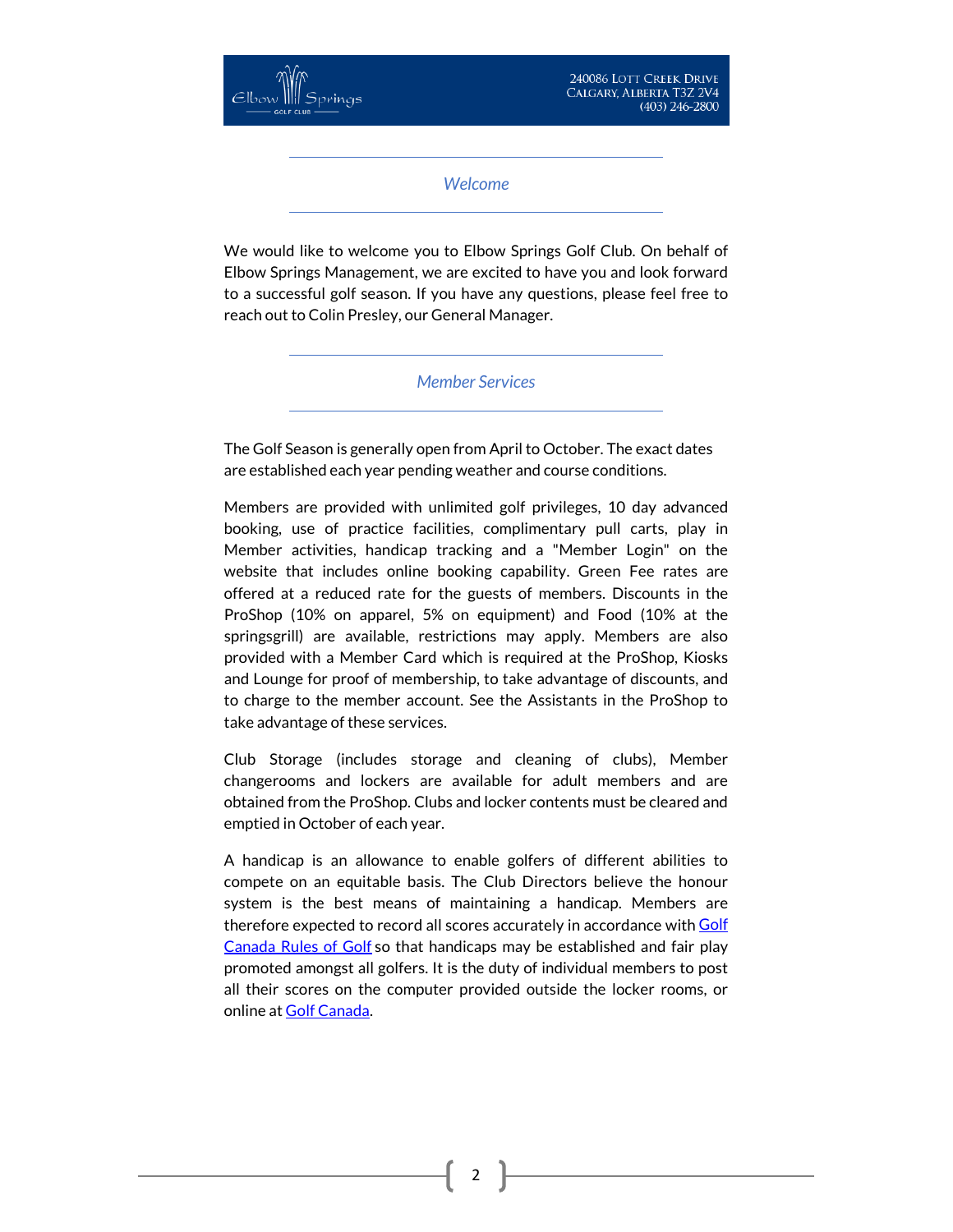

*Facilities*

### **ProShop**

We offer a wide array of clothing, equipment and accessories. Our prices are competitive with local stores. We typically host club fitting days through our suppliers our with our CPGA Golf Professionals by appointment. Demo and rental clubs are available. Special orders may be available, please inquire with the ProShop. We also offer equipment services, such as grip replacement and soft spike replacement.

Our CPGA Golf Professionals offer a variety of lesson formats and pacakges that are sure to suit your needs. Please feel free to reach out to anyone of them to assess your needs.

#### **springsgrill**

The springsgrill is our restaurant and patio that provides services to members and public. We offer breakfast, lunch and dinner, as well as to-go and curbside pickup. Our banquet facilities accommodate member events, tournaments, meetings, weddings and special events for up to 225 people. We'd be happy to chat about your upcoming event and how we might work together to bring it to the next level.

# **On-Course Food & Beverage Service**

Our team services the course from two kiosks located at the driving range and at the back of the clubhouse between Mountain 9 and Elbow 9, as well as on-course beverage carts. The Range Kiosk is open from dawn til dusk, and the Clubhouse Kiosk and Beverage Carts operate generally from 10am – 7pm, weather/season dependant

#### **Indoor Golf**

We operate an Indoor Golf experience on our GCHawk Golf Simulator from Foresight Sports. With over 50 courses to choose from it is the ultimate sim-golf experience with 4K resolution and true-to-life golf simulation using state-of-the-art object recognition and imaging technology. We offer individual or group play as well as lessons, practice and leagues. Hourly fees apply. Inquire with the proshop staff for details.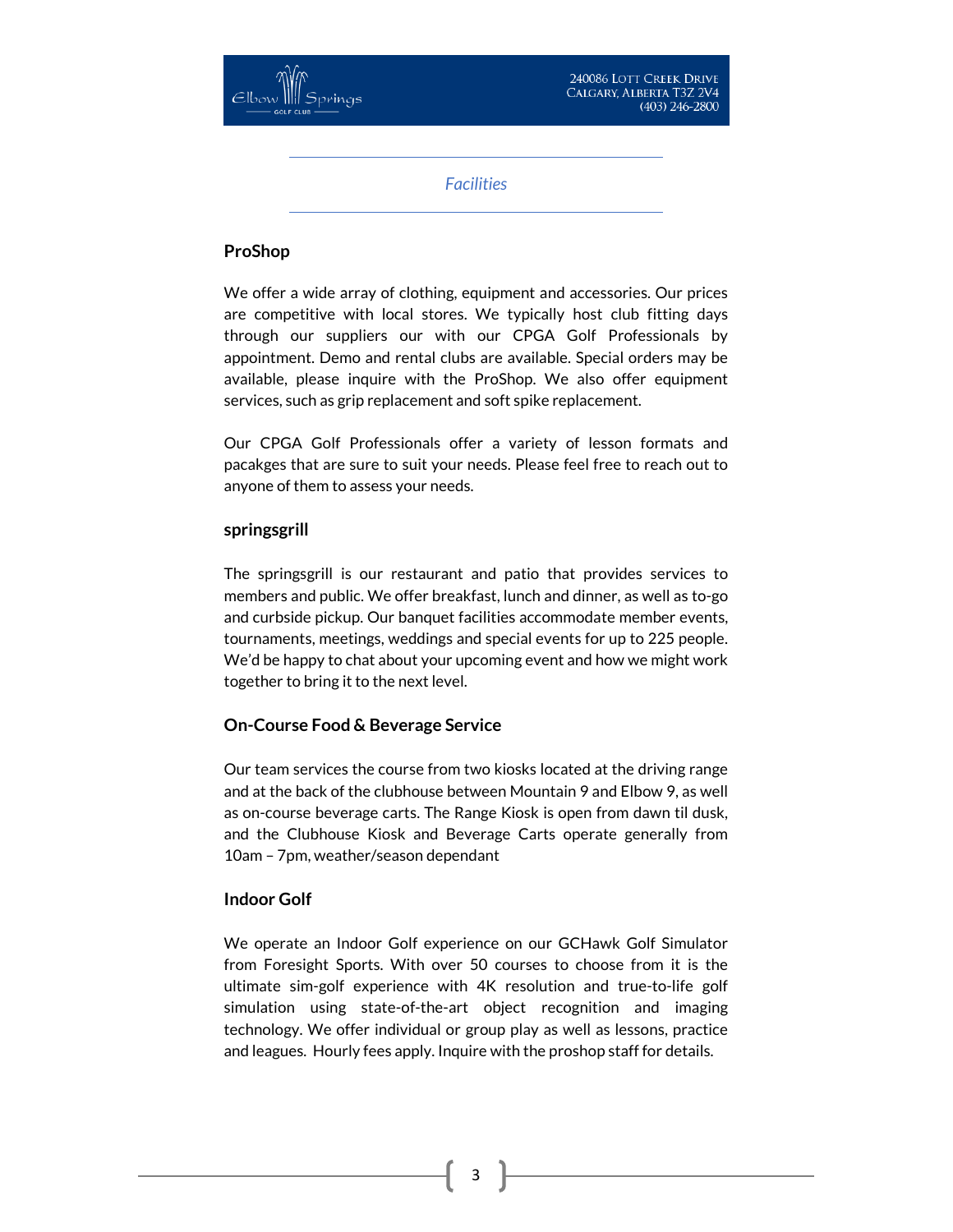*Staff*

Elbow Springs Golf Club Limited Partnership employs a team of dedicated and talented staff. Our leadership team:

Scott Allred | Executive Professional

Colin Presley | General Manager & CPGA Head Professional

Ryan Herbach | ProShop Manager & Associate Professional

Bonnie Hoerdt | Restaurant Manager

Tessa Sakamoto | Manager, Accounts + Administration, Events

Geoff Strelow | Course Superintendent

*Dress Code*

Elbow Springs Golf Club requires all golfers to be in appropriate golf course attire.

- Denim jeans, overly casual dress, clothing with excessive writing and/or insignias are not permitted.
- Proper attire for men includes slacks, tailored shorts with pockets and a minimum 5 inch inseam, shirts with sleeves and collars.
- Proper attire for ladies includes slacks, capris, shorts with a minimum 5 inch inseam, skirts, skorts, culottes or dresses. Collarless shirts must have sleeves; sleeveless shirts must have a collar.
- Metal spikes are not permitted, shoes must have alternative spikes.
- The dress code in the clubhouse is business casual.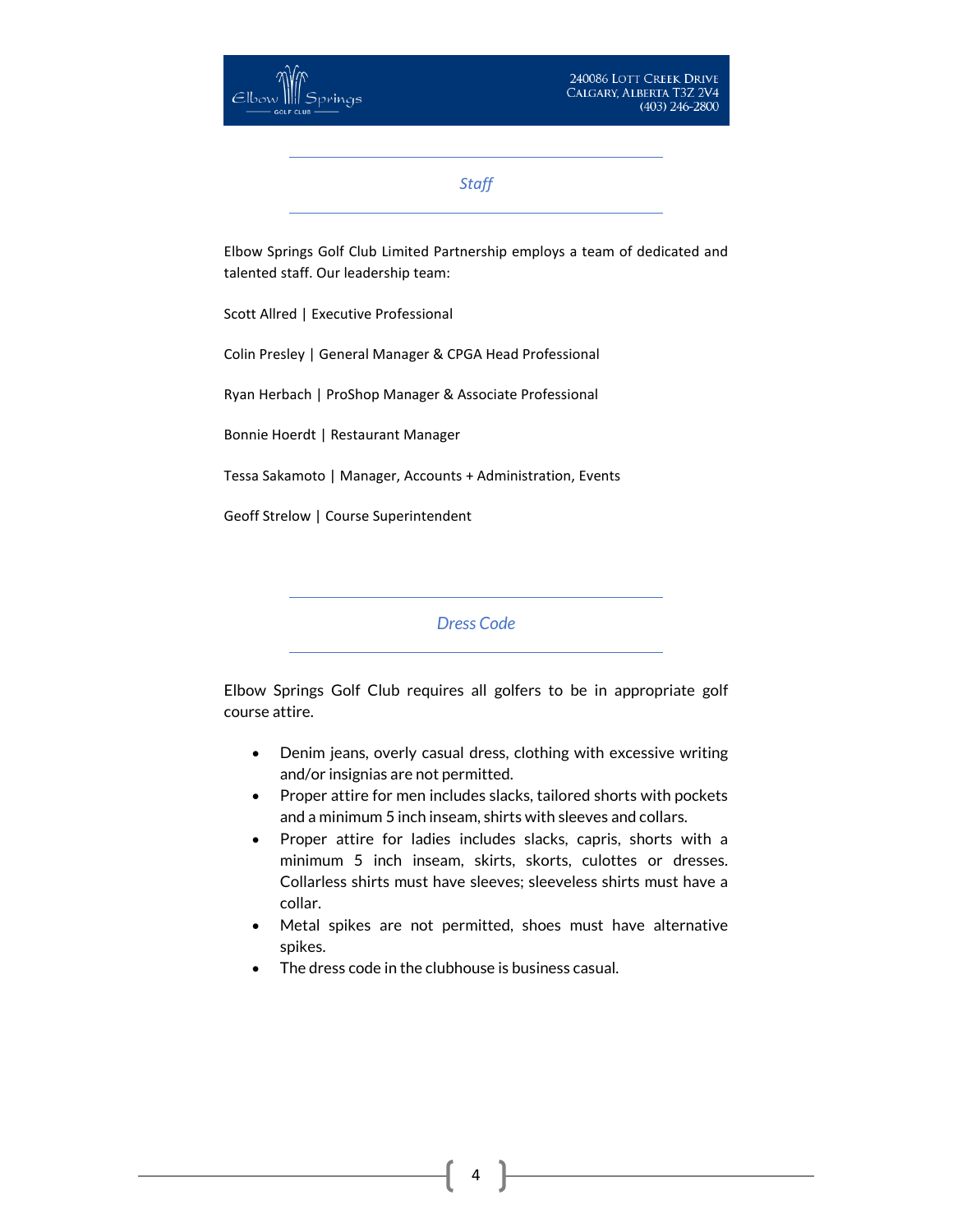#### *Booking Tee Times*

- Members may reserve tee times up to ten days in advance by phone or online (i.e. Thursday for Sunday). Members can book a maximum of 1 tee time per day in advance and may "walk-on" if they wish to play again in the same day.
- Tee times are available to the public for booking seven days in advance.
- In the early spring and late fall there is risk of frost on the course. If there is a frost delay, the ProShop will attempt to accommodate everyone. However, if the tee times are heavily booked, players may be placed on the course at the hole that they would have been on had there been no delay.
- Members bringing guests are reminded that 9-hole play is restricted to certain times. These times may vary but are generally in the early morning and during twilight/evening. All other play is 18 holes only.
- Junior and Juvenile members may not reserve tee times before 2.00pm on weekends and holidays however they may play with members who have tee times booked during these hours.
- Elbow Springs reserves a set number of tee times per day for public players. Members are not permitted to golf in public times unless paying the public green fee rate.
- All players are expected to golf in foursomes whenever possible and the member making the booking is responsible for all players booked. Members must register in the ProShop or at the self check-in kiosk 10 minutes prior to teeing off. If members book for less than four players, the ProShop staff will form foursomes whenever possible. The ProShop must be advised of any opening as soon as possible (24 hours' advance notice) in order to avoid no-show fees (see Cancellation Policy).
- **Cancellations must be made with a minimum of 24 hours' notice. A no-show will result in a fine of \$40 per player booked charged directly to the member account that the tee time is booked under. This applies to full foursomes that do not show and individual players within a booked foursome that do not show (i.e. – A member books for 4 players, but only 2 show). If there are two or more noshow incidents from a member, the loss of booking privileges for two weeks in addition to the applicable fines will apply.**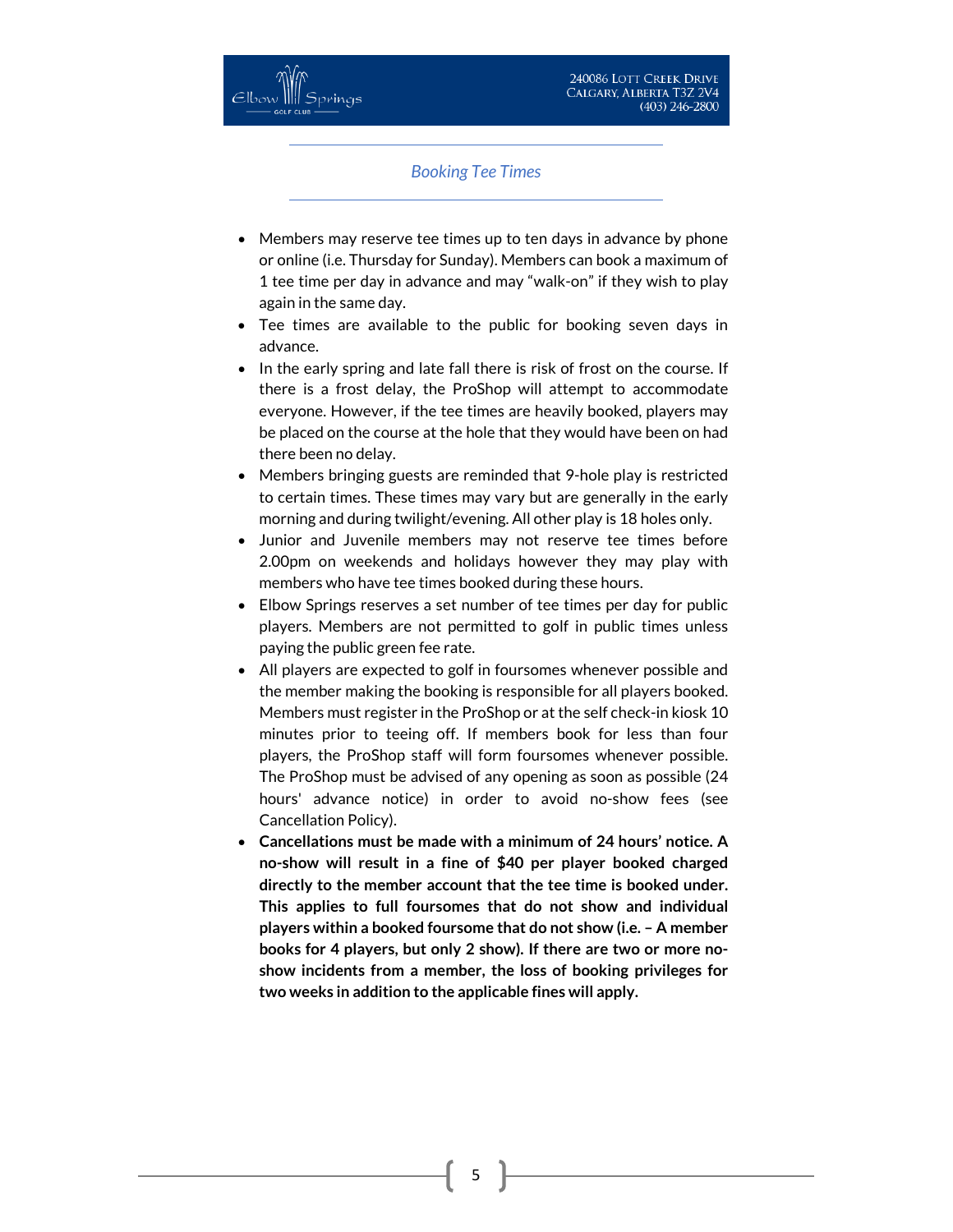# *Golf Carts*

- Pull carts are available from the ProShop at no charge to members. Guests and green fee players pay a fee.
- Power carts are available to golfers with a driver's license. There is a maximum of 2 riders per cart. The operator and passenger are responsible for any damage to the cart or the Club's facilities. Power carts are available on a first-come, first-served basis.
- Members who require a cart rental for medical reasons are eligible for a discounted rate through the ProShop with a doctor's note.
- Bulk buy discount tickets are available through the ProShop.

# *Practice Facilities*

Elbow Springs has a driving range, two putting greens and a chipping green (located behind the clubhouse). These facilities are available for use for members, guests and public players. Chipping is not permitted on or around the putting greens. Utilization of the chipping green requires members to get a basket of balls to from the ball machine, bring them to the chipping green, and return to the range after they are finished.

The driving range hours of operation are 30 minutes prior to the first tee time to dusk. These hours are flexible based on season, weather and conditions. The range is closed for maintenance on Sundays at 6:00pm and holiday Mondays and Tuesdays following until 7.30am.

Members must provide their Member Card to operate the ball dispenser the range. The dress code applies at all practice facilities. A complimentary basket is provided to all guests and public players upon presentation of the receipt from the ProShop.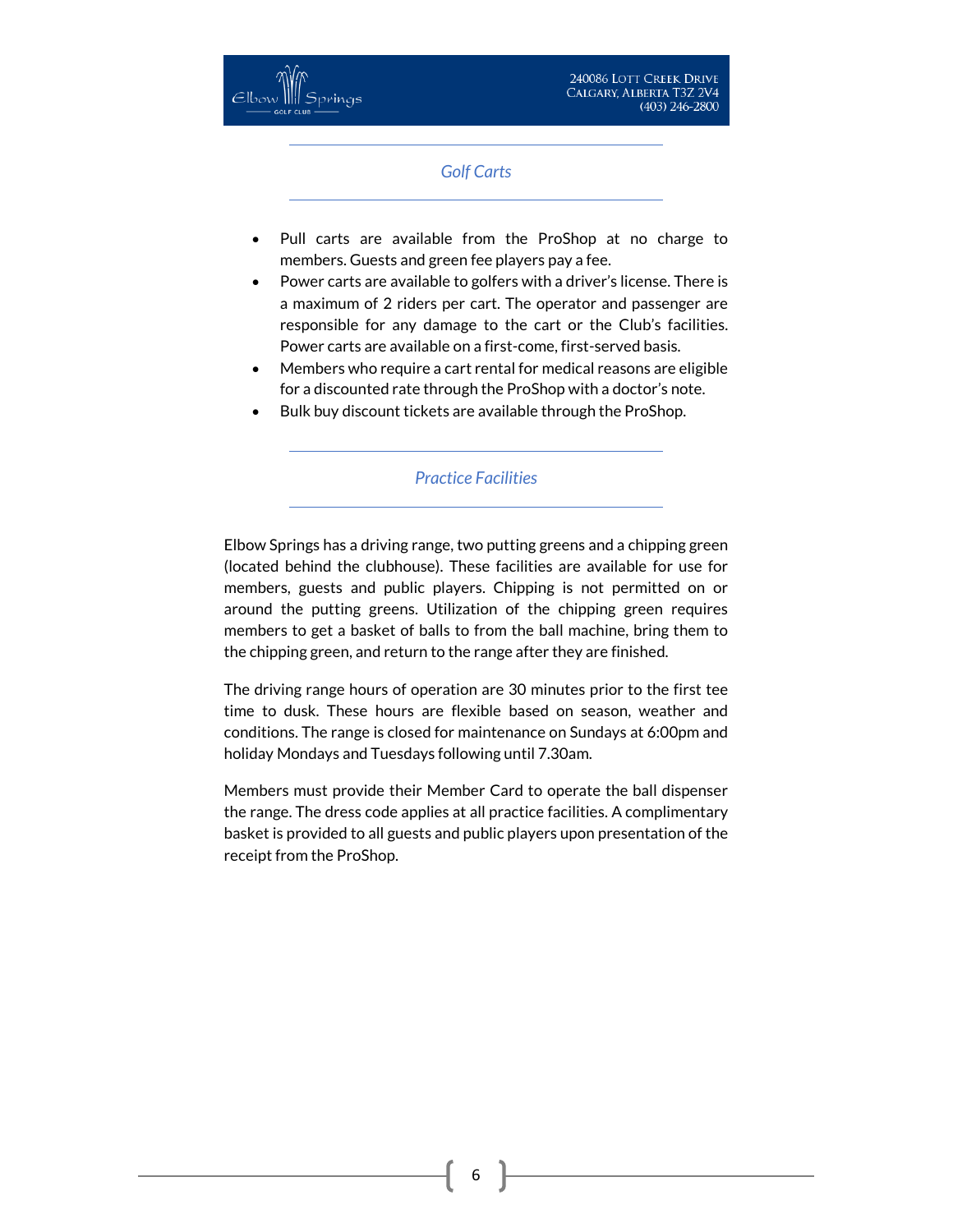*Pace of Play*

In order to maintain an enjoyable pace of play, members are expected to consider the following:

- The expected maximum playing time at Elbow Springs for 18 holes is 4 hours 15 minutes.
- Follow the Marshal's directions at all times.
- Prepare for your shot as you approach your ball or the tee and hit when ready, whether or not you have the honour or are the furthest from the hole.
- When you hit the ball out of play, pick up your ball.
- Play at all times without undue delay and keep pace with the group in front of you.

Members should not hesitate to report slow players.

#### *Member Charge Accounts*

Members with the privilege can charge to their account by showing their Member Card through the ProShop, Lounge or on course (carts & kiosks). Member events and tournaments are charged to member accounts as well. Members are liable for all charges to their account made by themselves, dependents or guests.

Accounts are due by the end of the following month. Accounts not paid by this date will be charged 2% interest per month (24% per annum). Statements and account balances are emailed at the end of each month or can be viewed online through the Member Login. Payment is accepted by credit card online through the your Member Login, by cheque, or in person by cash, debit or credit card. Accounts in arrears (unpaid after 30 days of statement date) surrender all club privileges including booking and playing privileges. Members' accounts that remain in arrears for more than 60 days may have their membership terminated.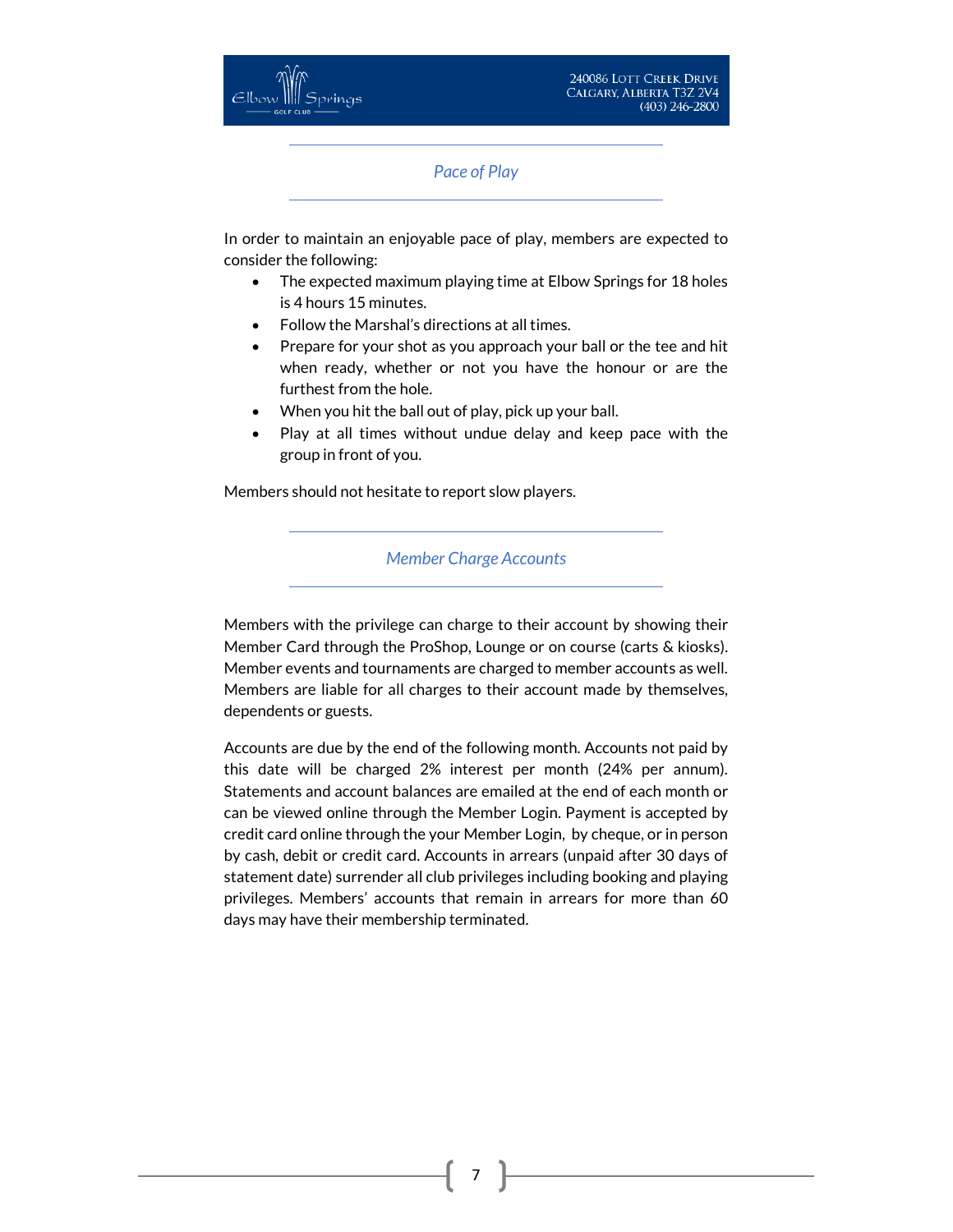

*Loss or Damage & Insurance*

The Club shall not be held responsible for loss, theft or damage to golf clubs, equipment, or personal items stored at the club facilities, including lockers. We recommend that members confirm that their property is covered by their personal insurance.

*Policy Enforcement & Feedback*

The rules stated herein and in the Club By-Laws are to be strictly applied for the benefit of all members. It is expected that members will respect the authority of the General Manager and all club employees in applying these rules on the golf course and in the clubhouse.

Members with comments, suggestions or feedback can direct these items, in writing, to the General Manager or a member of the Board of Directors. The item will be addressed and a written response returned to the originator.